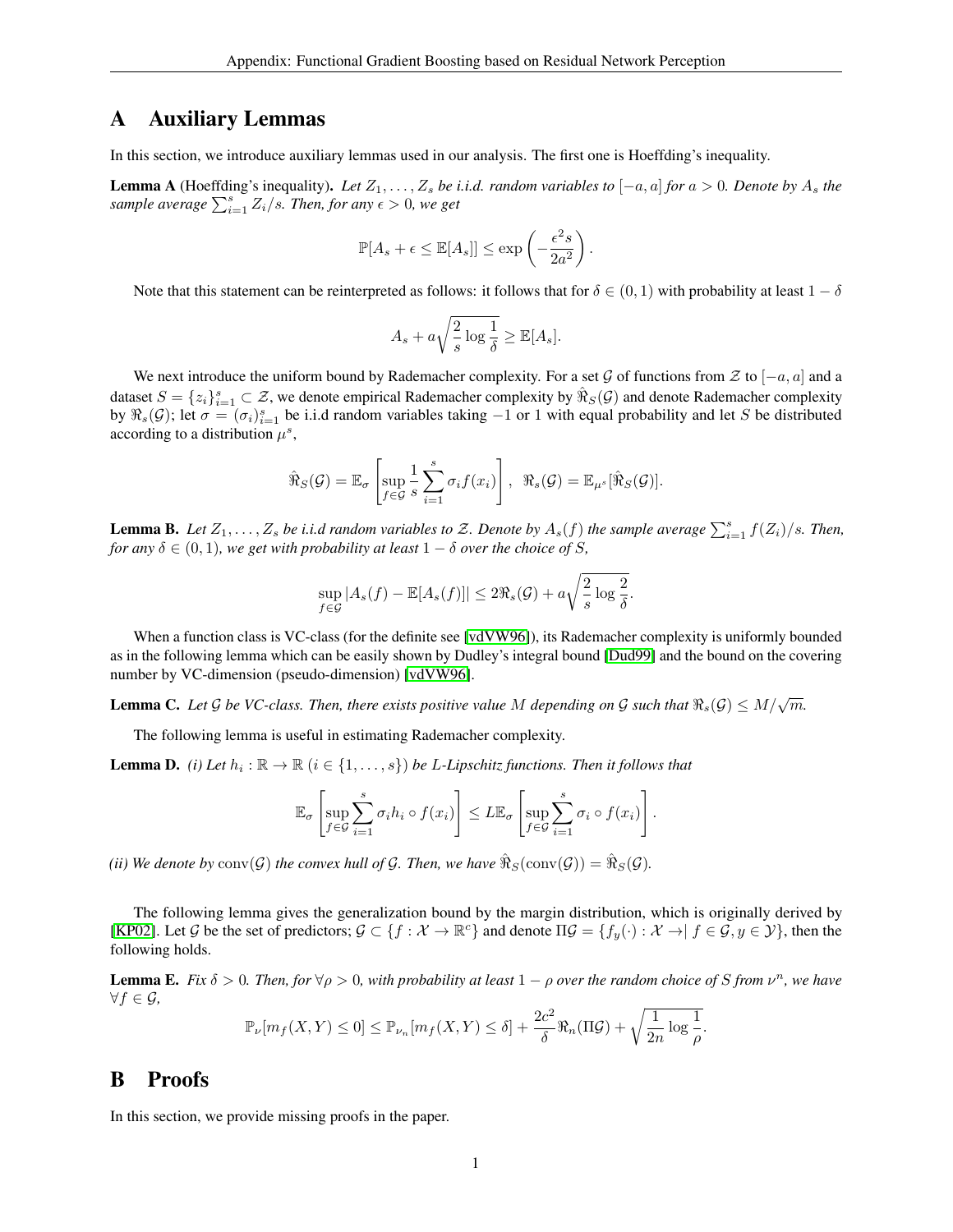### B. 1 Proofs of Section [3](#page-0-0) and [4](#page-0-0)

We first prove Proposition [1](#page-2-0) that states Lipschitz smoothness of the risk function.

*Proof of Proposition [1](#page-2-0)*. Because  $l(z, y, w)$  is  $C^2$ -function with respect to  $z, w$ , there exist semi-positive definite matrices  $A^{\phi, \psi}_{x,y}, B^{\phi, \psi}_{x,y}$  such that

<span id="page-1-0"></span>
$$
l(\psi(x), y, w_{\phi}) = l(\phi(x), y, w_{\phi}) + \partial_z l(\phi(x), y, w_{\phi})^{\top}(\psi(x) - \phi(x)) + \frac{1}{2}(\psi(x) - \phi(x))^{\top} A_{x,y}^{\phi,\psi}(\psi(x) - \phi(x)),
$$
(1)  

$$
l(\psi(x), y, w_{\phi}) + \frac{\lambda}{2} ||w_{\phi}||_2^2 = l(\psi(x), y, w_{\psi}) + \frac{\lambda}{2} ||w_{\psi}||_2^2 + (\partial_w l(\psi(x), y, w_{\psi}) + \lambda w_{\psi})^{\top} (w_{\phi} - w_{\psi}) + \frac{1}{2} (w_{\phi} - w_{\psi})^{\top} B_{x,y}^{\phi,\psi}(w_{\phi} - w_{\psi}).
$$
(2)

Note that we regard  $w_{\phi}$  and  $w_{\psi}$  are flattened into column vectors if necessary. By Assumption [1,](#page-0-0) we find spectral norms of  $A_{x,y}^{\phi,\psi}$  is uniformly bounded with respect to  $x, y, \phi, \psi$ , hence eigen-values are also uniformly bounded. In particular, since  $\frac{\lambda}{2}||w_{\phi}||_2^2 \leq \mathcal{R}(\phi, w_{\phi}) \leq \mathcal{R}(\phi, 0) \leq l_0$  , we see  $-A_{c_{\lambda}}I \preceq A^{\phi, \psi}_{x, y} \preceq A_{c_{\lambda}}I$ .

By taking the expectation  $\mathbb{E}_{\nu}$  of the equality [\(1\)](#page-1-0), we get

$$
\mathcal{R}(\psi, w_{\phi}) = \mathcal{R}(\phi, w_{\phi}) + \langle \nabla_{\phi} \mathcal{R}(\phi), \psi - \phi \rangle_{L_2^d(\nu_X)} + \frac{1}{2} \mathbb{E}_{\nu} [(\psi(x) - \phi(x))^\top A_{x,y}^{\phi, \psi}(\psi(x) - \phi(x))]
$$
(3)

and by taking the expectation  $\mathbb{E}_{\nu}$  of the equality [\(2\)](#page-1-1), we get

<span id="page-1-3"></span><span id="page-1-2"></span><span id="page-1-1"></span>
$$
\mathcal{R}(\psi, w_{\phi}) = \mathcal{R}(\psi, w_{\psi}) + \frac{1}{2}(w_{\phi} - w_{\psi})^{\top} \mathbb{E}_{\nu} [B_{x,y}^{\phi,\psi}](w_{\phi} - w_{\psi}), \tag{4}
$$

where we used  $\partial_w \mathcal{R}(\psi, w_{\psi}) = 0$ . By combining equalities [\(3\)](#page-1-2) and [\(4\)](#page-1-3), we have

$$
\mathcal{R}(\psi) = \mathcal{R}(\phi) + \langle \nabla_{\phi} \mathcal{R}(\phi), \psi - \phi \rangle_{L_2^d(\nu_X)} + H_{\phi}(\psi),
$$

where

$$
H_{\phi}(\psi) = \frac{1}{2} \mathbb{E}_{\nu} [(\psi(x) - \phi(x))^\top A_{x,y}^{\phi,\psi}(\psi(x) - \phi(x))] - \frac{1}{2} (w_{\phi} - w_{\psi})^\top \mathbb{E}_{\nu} [B_{x,y}^{\phi,\psi}](w_{\phi} - w_{\psi}).
$$

By the uniformly boundedness of  $A_{x,y}^{\phi,\psi}$  and the semi-positivity of  $B_{x,y}^{\phi,\psi}$ , we find  $H_{\phi}(\psi) \leq \frac{A_{c_\lambda}}{2} ||\phi - \psi||_{L_2^d(\nu_X)}^2$ .  $\Box$ The other cases can be shown in the same manner, thus, we finish the proof.

We next show the consistency of functional gradient norms.

*Proof of Proposition* [2.](#page-3-0) We now prove the first inequality. Note that the integrand of y'-th element of  $\nabla_f \mathcal{L}(f)(x)$  for multiclass logistic loss can be written as

$$
\partial_{\zeta_{y'}} l(f(x), y) = -\mathbf{1}[y = y'] + \frac{\exp(f_{y'}(x))}{\sum_{\overline{y} \in \mathcal{Y}} \exp(f_{\overline{y}}(x))}.
$$

Therefore, we get

$$
\begin{aligned} \|\nabla_f \mathcal{L}(f)\|_{L_1^c(\nu_X)} &= \mathbb{E}_{\nu_X} \|\nabla_f \mathcal{L}(f)(X)\|_2 \\ &= \mathbb{E}_{\nu_X} \|\mathbb{E}_{\nu(Y|X)}[\partial_{\zeta}(f(X), Y)]\|_2 \\ &= \mathbb{E}_{\nu_X} \left[ \sqrt{\sum_{y' \in \mathcal{Y}} (\mathbb{E}_{\nu(Y|X)}[\partial_{\zeta_{y'}}(f(X), Y)])^2} \right] \\ &\geq \frac{1}{\sqrt{c}} \sum_{y' \in \mathcal{Y}} \mathbb{E}_{\nu_X} \left[ \left| \mathbb{E}_{\nu(Y|X)}[\partial_{\zeta_{y'}}(f(X), Y)] \right| \right] \end{aligned}
$$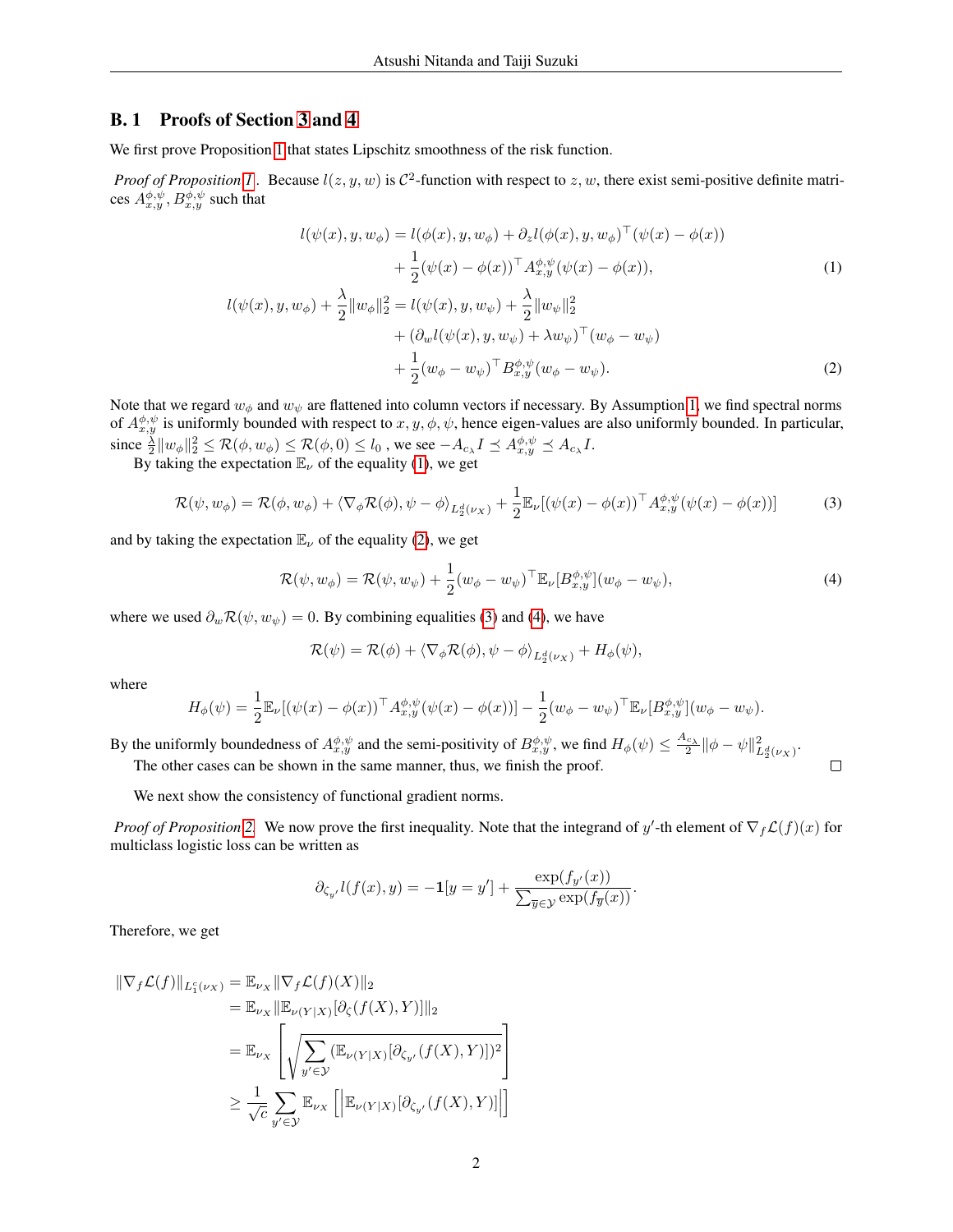$$
\begin{split}\n&= \frac{1}{\sqrt{c}} \sum_{y' \in \mathcal{Y}} \mathbb{E}_{\nu_X} \left[ \left| \nu(y'|X) \left( -1 + \frac{\exp(f_{y'}(X))}{\sum_{\overline{y} \in \mathcal{Y}} \exp(f_{\overline{y}}(X))} \right) + \sum_{y \neq y'} \nu(y|X) \frac{\exp(f_{y'}(X))}{\sum_{\overline{y} \in \mathcal{Y}} \exp(f_{\overline{y}}(X))} \right| \right] \\
&= \frac{1}{\sqrt{c}} \sum_{y' \in \mathcal{Y}} \mathbb{E}_{\nu_X} \left[ \left| \nu(y'|X) \left( -1 + \frac{\exp(f_{y'}(X))}{\sum_{\overline{y} \in \mathcal{Y}} \exp(f_{\overline{y}}(X))} \right) + (1 - \nu(y'|X)) \frac{\exp(f_{y'}(X))}{\sum_{\overline{y} \in \mathcal{Y}} \exp(f_{\overline{y}}(X))} \right| \right] \\
&= \frac{1}{\sqrt{c}} \sum_{y' \in \mathcal{Y}} \mathbb{E}_{\nu_X} \left[ \left| -\nu(y'|X) + \frac{\exp(f_{y'}(X))}{\sum_{\overline{y} \in \mathcal{Y}} \exp(f_{\overline{y}}(X))} \right| \right] \\
&= \frac{1}{\sqrt{c}} \sum_{y' \in \mathcal{Y}} || -\nu(y'||) + p_f(y'||) ||_{L_1(\nu_X)},\n\end{split}
$$

where for the first inequality we used  $(\sum_{i=1}^{c} a_i)^2 \le c \sum_{i=1}^{c} a_i^2$ . Noting that the second inequality in Proposition [2](#page-3-0) can be shown in the same way by replacing  $\nu$  by  $\nu_n$ , we finish the proof.  $\Box$ 

We here give the proof of the following inequality concerning choice of embedding introduced in section [4.](#page-0-0)

$$
||T_{k_t,n}\partial_{\phi}\mathcal{R}_n(\phi_t, w_{t+1})||_{k_t}^2 \ge \frac{1}{d}||\partial_{\phi}\mathcal{R}_n(\phi_t, w_{t+1})||_{L_1^d(\nu_{n,X})}^2
$$
\n(5)

*Proof of* [\(5\)](#page-2-1). For notational simplicity, we denote by  $G_t = \partial_{\phi} \mathcal{R}_n(\phi_t, w_{t+1})(\cdot)$  and by  $G_t^i$  the *i*-the element of  $G_t$ . Then, we get

$$
||T_{k_t,n}G_t||_{k_t}^2 = \langle G_t, T_{k_t,n}G_t \rangle_{L_2^d(\nu_{n,X})}
$$
  
\n
$$
= \mathbb{E}_{(X,X') \sim \nu_{n,X}^2} [G_t(X)^\top G_t(X') G_t(X')^\top G_t(X) / (||G_t(X)||_2||G_t(X')||_2)]
$$
  
\n
$$
= \sum_{i,j=1}^d (\mathbb{E}_{\nu_{n,X}} [G_t^i(X) G_t^j(X) / ||G_t(X)||_2])^2
$$
  
\n
$$
\geq \sum_{i=1}^d (\mathbb{E}_{\nu_{n,X}} [G_t^i(X)^2 / ||G_t(X)||_2])^2
$$
  
\n
$$
\geq \frac{1}{d} \mathbb{E}_{\nu_{n,X}} [||G_t(X))||_2]^2 = \frac{1}{d} ||G_t||_{L_1^d(\nu_{n,X})}^2,
$$

where we used  $(\sum_{i=1}^{c} a_i)^2 \le c \sum_{i=1}^{c} a_i^2$ .

#### <span id="page-2-1"></span> $\Box$

### B. 2 Empirical risk minimization and generalization bound

In this section, we give the proof of convergence of Algorithm [1](#page-0-0) for the empirical risk minimization. We here briefly introduce the kernel function that provides useful bound in our analysis. A kernel function  $k$  is a symmetric function  $\mathcal{X} \times \mathcal{X} \to \mathbb{R}$  such that for arbitrary  $s \in \mathbb{N}$  and points  $\forall (x_i)_{i=1}^s$ , a matrix  $(k(x_i, x_j))_{i,j=1}^s$  is positive semi-definite. This kernel defines a reproducing kernel Hilbert space  $\mathcal{H}_k$  of functions on  $\mathcal{X}$ , which has two characteristic properties: (i) for  $\forall x \in \mathcal{X}$ , a function  $k(x, \cdot): \mathcal{X} \to \mathbb{R}$  is an element of  $\mathcal{H}_k$ , (ii) for  $\forall f \in \mathcal{H}_k$  and  $\forall x \in \mathcal{X}$ ,  $f(x) = \langle f, k(x, \cdot) \rangle_{\mathcal{H}_k}$ , where  $\langle,\rangle_{\mathcal{H}_k}$  is the inner-product in  $\mathcal{H}_k$ . These properties are very important and the latter one is called reproducing property. We extend the inner-product into the product space  $\mathcal{H}_k^d$  in a straightforward way, i.e.,  $\langle f, g \rangle_{\mathcal{H}_k^d} = \sum_{i=1}^d \langle f^i, g^i \rangle_{\mathcal{H}_k}$ .

The following proposition is useful in our analysis. The first property mean that the notation  $||T_{k_t,n}\nabla R_n(\phi_t)||_{k_t}$ provided in the paper is nothing but the norm of  $T_{k_t,n} \nabla \mathcal{R}_n(\phi_t)$  by the inner-product  $\langle,\rangle_{\mathcal{H}^d_{k_t}}$ .

<span id="page-2-0"></span>Proposition A. *For a kernel function* k*, the following hold.*

- $\blacklozenge \langle f, g \rangle_{L_2(\nu_X)} = \langle T_k f, g \rangle_{\mathcal{H}_k^d}$  for  $f \in L_2^d(\nu_X), g \in \mathcal{H}_k^d$  where  $T_k f = \mathbb{E}_{\nu_X}[f(X)k(X, \cdot)],$  $\langle f,g \rangle_{L_2(\nu_{n,X})} = \langle T_{k,n}f,g \rangle_{\mathcal{H}^d_k}$  for  $f \in L_2^d(\nu_{n,X}), g \in \mathcal{H}^d_k$  where  $T_{k,n}f = \mathbb{E}_{\nu_{n,X}}[f(X)k(X, \cdot)],$
- $||f||^2_{L_2(\nu_X)} \leq \mathbb{E}_{\nu_X}[k(X,X)] ||f||^2_{\mathcal{H}^d_k}$  for  $f \in \mathcal{H}^d_k$ ,  $||f||^2_{L_2(\nu_{n,X})} \leq \mathbb{E}_{\nu_{n,X}}[k(X,X)] ||f||^2_{\mathcal{H}^d_k}$  for  $f \in \mathcal{H}^d_k$ .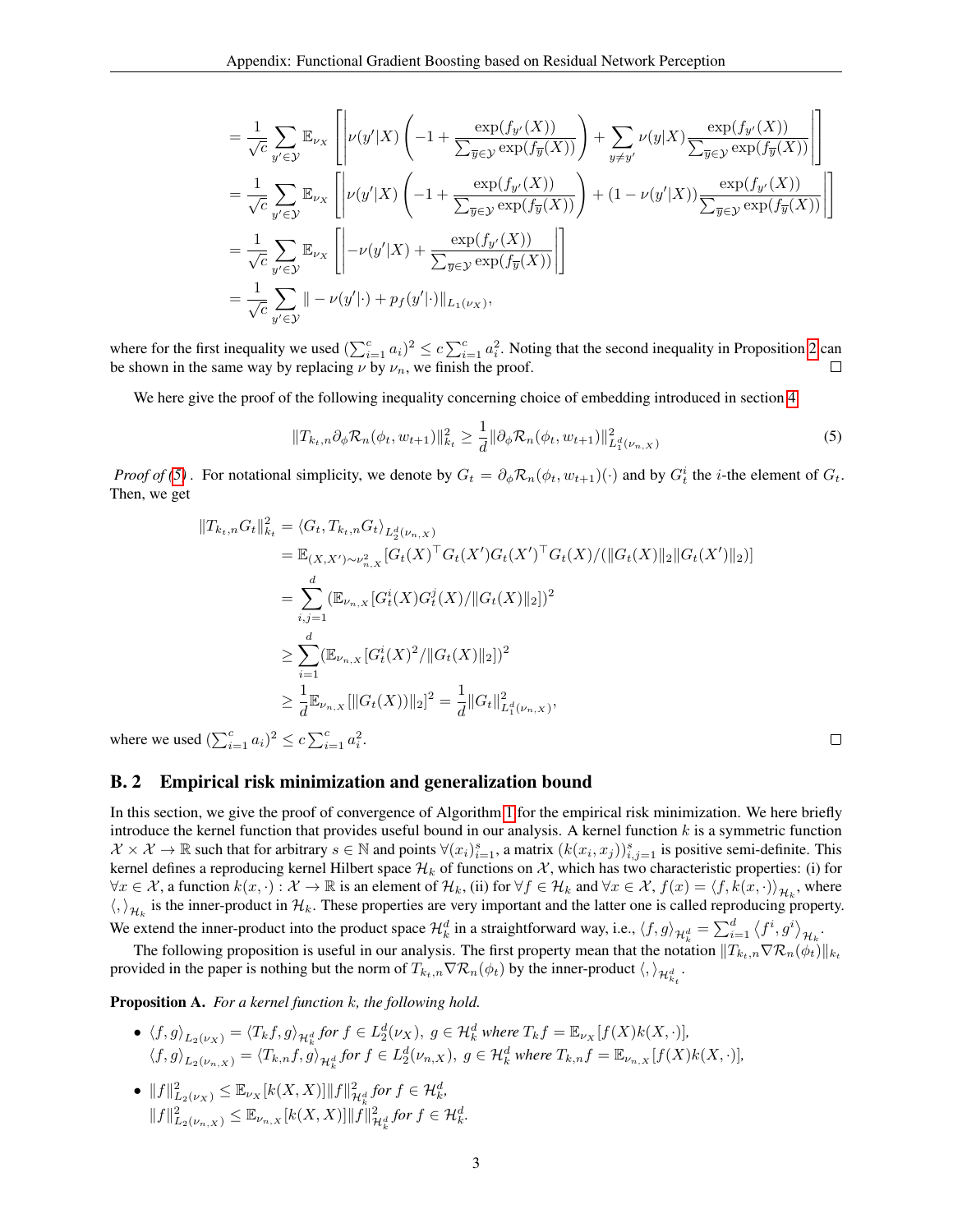*Proof.* We show only the case of  $\nu_X$  because we can prove the other case in the same manner. For  $f \in L_2(\nu_X)$ ,  $g \in H_k^d$ , we get the first property by using reproducing property,

$$
\langle f, g \rangle_{L_2(\nu_X)} = \mathbb{E}_{\nu_X} [f(X) \top \, \langle g, k(X, \cdot) \rangle_{\mathcal{H}_k^d}] = \langle g, T_k f \rangle_{\mathcal{H}_k^d}\,.
$$

We next show the second property as follows. For  $\forall f \in \mathcal{H}_k^d$ , we get

$$
||f||_{L_2(\nu_X)}^2 = \mathbb{E}_{\nu_X} ||f(X)||_2^2
$$
  
=  $\mathbb{E}_{\nu_X} || \langle f(\cdot), k(X, \cdot) \rangle_{\mathcal{H}_\kappa^d} ||_2^2$   
 $\leq \mathbb{E}_{\nu_X} ||k(X, \cdot)||_{\mathcal{H}_k}^2 ||f||_{\mathcal{H}_\kappa^d}^2$   
=  $\mathbb{E}_{\nu_X} [k(X, X)] ||f||_{\mathcal{H}_\kappa^d}^2.$ 

<span id="page-3-1"></span>

<span id="page-3-2"></span> $\Box$ 

We give the proof of Theorem [1](#page-0-0) concerning the convergence of functional gradient norms.

*Proof of Theorem [1](#page-2-0)*. When  $\eta \leq \frac{1}{A_{c_{\lambda}}K}$ , we have from Proposition 1 and Proposition [A,](#page-2-0)

$$
\mathcal{R}_n(\phi_{t+1}, w_{t+2}) \leq \mathcal{R}_n(\phi_t, w_{t+1}) - \frac{\eta}{2} ||T_{k_t,n} \partial_{\phi} \mathcal{R}_n(\phi_t, w_{t+1})||_{k_t}^2.
$$

By Summing this inequality over  $t \in \{0, \ldots, T-1\}$  and dividing by T, we get

$$
\frac{1}{T} \sum_{t=0}^{T-1} \|T_{k_t,n} \partial_{\phi} \mathcal{R}_n(\phi_t, w_{t+1})\|_{k_t}^2 \le \frac{2}{\eta T} \mathcal{R}_n(\phi_0, w_1),\tag{6}
$$

where we used  $\mathcal{R}_n \geq 0$ .

On the other hand, since  $\partial_z l(z, y, w) = \partial_z l(w^\top z, y) = w \partial_\zeta l(w^\top z, y)$ , it follows that

$$
\partial_{\phi} \mathcal{R}_n(\phi, w)(x) = \mathbb{E}_{\nu_n(Y|x)}[\partial_z l(\phi(x), y, w)]
$$
  
= 
$$
\mathbb{E}_{\nu_n(Y|x)}[w \partial_{\zeta} l(w^{\top} \phi(x), y)]
$$
  
= 
$$
w \nabla_f \mathcal{L}_n(w^{\top} \phi)(x).
$$

Thus, by the assumption on  $(w_t^\top w_t)_{t=0}^{T_0}$ , we get for  $t \in \{0, \ldots, T-1\}$ 

$$
\|\partial_{\phi} \mathcal{R}_n(\phi_t, w_{t+1})\|_{L^d_p(\nu_{n,X})} = \mathbb{E}_{\nu_{n,X}} [\|w_{t+1} \nabla_f \mathcal{L}_n(w_{t+1}^\top \phi_t)(X)\|_2^p]^{1/p}
$$
  
\n
$$
\geq \sigma \mathbb{E}_{\nu_{n,X}} [\|\nabla_f \mathcal{L}_n(w_{t+1}^\top \phi_t)(X)\|_2^p]^{1/p}
$$
  
\n
$$
= \sigma \|\nabla_f \mathcal{L}_n(w_{t+1}^\top \phi_t)\|_{L^c_p(\nu_{n,X})}.
$$
\n(7)

Combining inequalities [\(6\)](#page-3-1) [\(7\)](#page-3-2) and Assumption [2,](#page-0-0) we get

$$
\min_{t\in[T]}\|\nabla_f \mathcal{L}_n(w_{t+1}^\top \phi_t)\|_{L_p^c(\nu_X)}^q \leq \frac{1}{T} \sum_{t=0}^{T-1} \|\nabla_f \mathcal{L}_n(w_{t+1}^\top \phi_t)\|_{L_p^c(\nu_X)}^q \leq \frac{2}{\eta \gamma \sigma^q T} \mathcal{R}_n(\phi_0, w_1) + \frac{\epsilon}{\sigma^q}.
$$

Since  $p \ge 1$ , we observe  $\|\nabla_f \mathcal{L}_n(w_{t+1}^{\top} \phi_t)\|_{L_1^c(\nu_{n,X})} \le \|\nabla_f \mathcal{L}_n(w_{t+1}^{\top} \phi_t)\|_{L_p^c(\nu_{n,X})}$  and we finish the proof.  $\Box$ 

We next show Theorem [2](#page-0-0) that gives the generalization bound by the margin distribution. To do that, we give an upper-bound on the margin distribution by the functional gradient norm.

<span id="page-3-0"></span>**Proposition B.** *For*  $\forall \delta > 0$ *, the following bound holds.* 

$$
\mathbb{P}_{\nu_n}[m_f(X,Y) \leq \delta] \leq \left(1 + \frac{1}{\exp(-\delta)}\right) \sqrt{c} \|\nabla_f \mathcal{L}_n(f)\|_{L_1^c(\nu_{n,X})}.
$$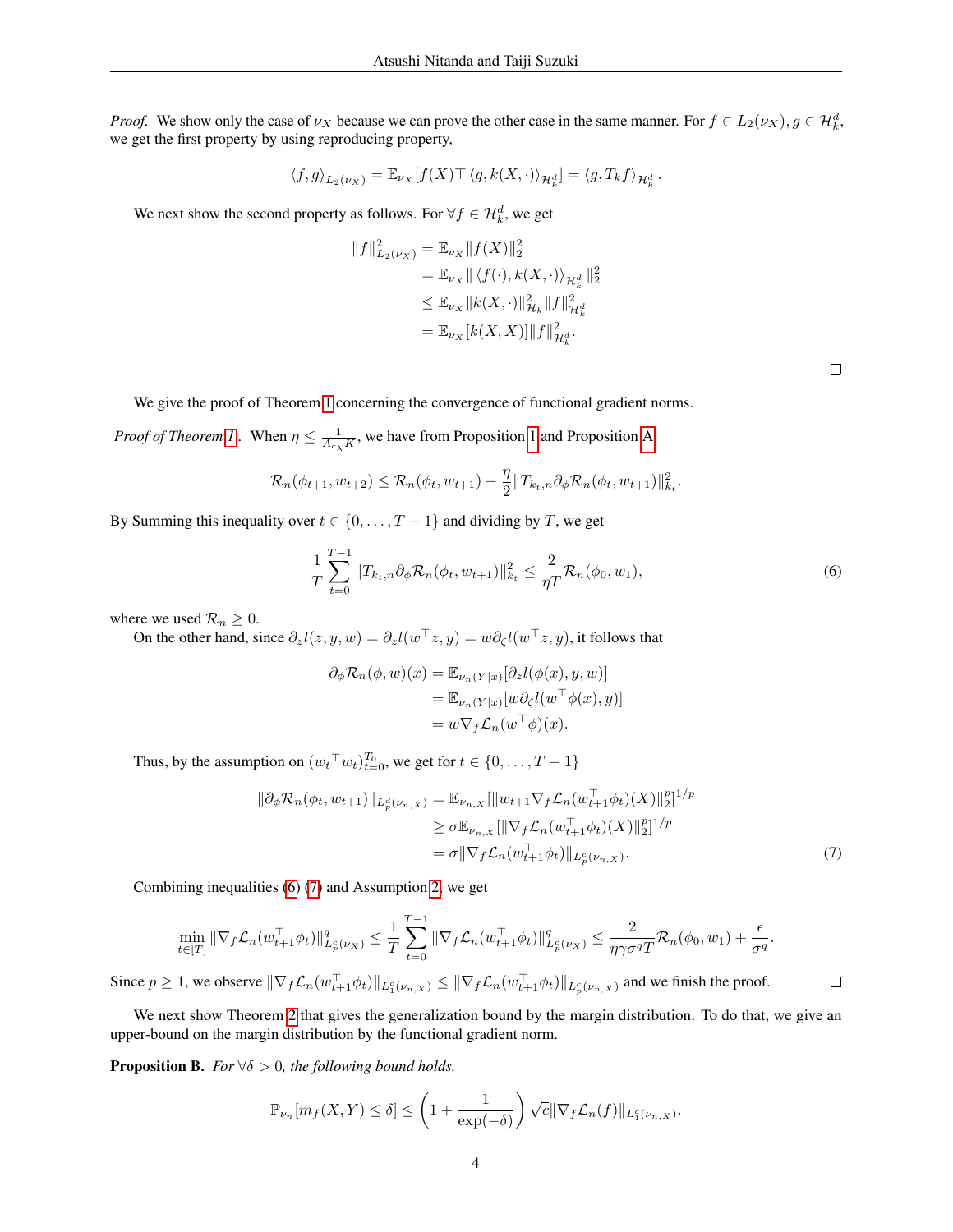*Proof.* If  $m_f(x, y) \le \delta$ , then, we see

$$
\sum_{y' \neq y} \exp(f_{y'}(x) - f_y(x)) \geq \exp\left(\max_{y' \neq y} f_{y'}(x) - f_y(x)\right) = \exp(-m_f(x, y)) \geq \exp(-\delta).
$$

This implies,

$$
p_f(y|x) = \frac{1}{1 + \sum_{y' \neq y} \exp(f_{y'}(x) - f_y(x))} \le \frac{1}{1 + \exp(-\delta)}.
$$

r.

Thus, we get by Markov inequality and Proposition [2,](#page-3-0)

$$
\mathbb{P}_{\nu_n}[m_f(X, Y) \le \delta] \le \mathbb{P}_{\nu_n}\left[p_f(Y|X) \le \frac{1}{1 + \exp(-\delta)}\right]
$$
  
\n
$$
= \mathbb{P}_{\nu_n}\left[1 - p_f(Y|X) \ge \frac{\exp(-\delta)}{1 + \exp(-\delta)}\right]
$$
  
\n
$$
\le \left(1 + \frac{1}{\exp(-\delta)}\right) \mathbb{E}_{\nu_n}[1 - p_f(Y|X)]
$$
  
\n
$$
= \left(1 + \frac{1}{\exp(-\delta)}\right) \mathbb{E}_{\nu_n}[\nu_n(Y|X) - p_f(Y|X)]
$$
  
\n
$$
\le \left(1 + \frac{1}{\exp(-\delta)}\right) \sum_{y \in \mathcal{Y}} ||\nu_n(y| \cdot) - p_f(y| \cdot)|| ||_{L_1(\nu_{n,X})}
$$
  
\n
$$
\le \left(1 + \frac{1}{\exp(-\delta)}\right) \sqrt{c} ||\nabla_f \mathcal{L}_n(f)||_{L_1^c(\nu_{n,X})}.
$$

 $\Box$ 

We prove here Theorem [2.](#page-0-0)

*Proof of Theorem [2](#page-0-0) .* To proof the theorem, we give the network structure. Note that the connection at the t-th layer is as follows.

$$
\phi_{t+1}(x) = \phi_t(x) - \eta D_t \sigma(C_t \phi_t(x)).
$$

We define recursively the family of functions  $H_t$  and  $\hat{H}_t$  where each neuron belong: We denote by  $P_j \in \mathbb{R}^d$  the projection vector to  $j$ -th coordinate.

$$
\mathcal{H}_0 \stackrel{\text{def}}{=} \{P_j : \mathcal{X} \to \mathbb{R} \mid j \in \{1, \dots, d\}\},
$$
\n
$$
\hat{\mathcal{H}}_t \stackrel{\text{def}}{=} \{ \sigma(c_t^\top \phi_t) : \mathcal{X} \to \mathbb{R} \mid \phi_t \in \mathcal{H}_t^d, c_{t-1} \in \mathbb{R}^d, \|c_{t-1}\|_1 \leq \Lambda \},
$$
\n
$$
\mathcal{H}_{t+1} \stackrel{\text{def}}{=} \{ \phi_t^j - \eta d_t^\top \psi_t : \mathcal{X} \to \mathbb{R} \mid \phi_t^j \in \mathcal{H}_t, \psi_t \in \hat{\mathcal{H}}_t^d, d_t \in \mathbb{R}^d, \|d_t\|_1 \leq \Lambda' \}.
$$

Then, the family of predictors of  $y \in Y$  can be written as

def

$$
\mathcal{G}_{T-1,y} \stackrel{def}{=} \{w_y^\top \phi_{T-1} : \mathcal{X} \to \mathbb{R} \mid \phi \in \mathcal{H}_{T-1}^d, w_y \in \mathbb{R}^d, ||w_y||_1 \leq \Lambda_w \}.
$$

Note that  $\mathcal{G}_{T-1} = \{ (f_y)_{y \in \mathcal{Y}} \mid f_y \in \mathcal{G}_{T-1,y}, y \in \mathcal{Y} \}.$ From these relationships and Lemma [D,](#page-0-1) we get

$$
\hat{\mathfrak{R}}_S(\mathcal{H}_t) \leq \hat{\mathfrak{R}}_S(\mathcal{H}_{t-1}) + \eta \Lambda' \hat{\mathfrak{R}}_S(\hat{\mathcal{H}}_{t-1})
$$
  
\n
$$
\leq (1 + \eta \Lambda' \Lambda L_\sigma) \hat{\mathfrak{R}}_S(\mathcal{H}_{t-1}),
$$
  
\n
$$
\hat{\mathfrak{R}}_S(\mathcal{G}_{T-1,y}) \leq \Lambda_w \hat{\mathfrak{R}}_S(\mathcal{H}_{T-1}).
$$

The Rademacher complexity of  $\mathcal{H}_0$  is obtained as follows. Since  $||P_j||_2 = 1$ , we have

$$
\hat{\Re}_S(\mathcal{H}_0) = \frac{1}{n} \mathbb{E}_{(\sigma_i)_{i=1}^n} \left[ \sup_{j \in \{1, \dots, d\}} \sum_{i=1}^n \sigma_i P_j x_i \right]
$$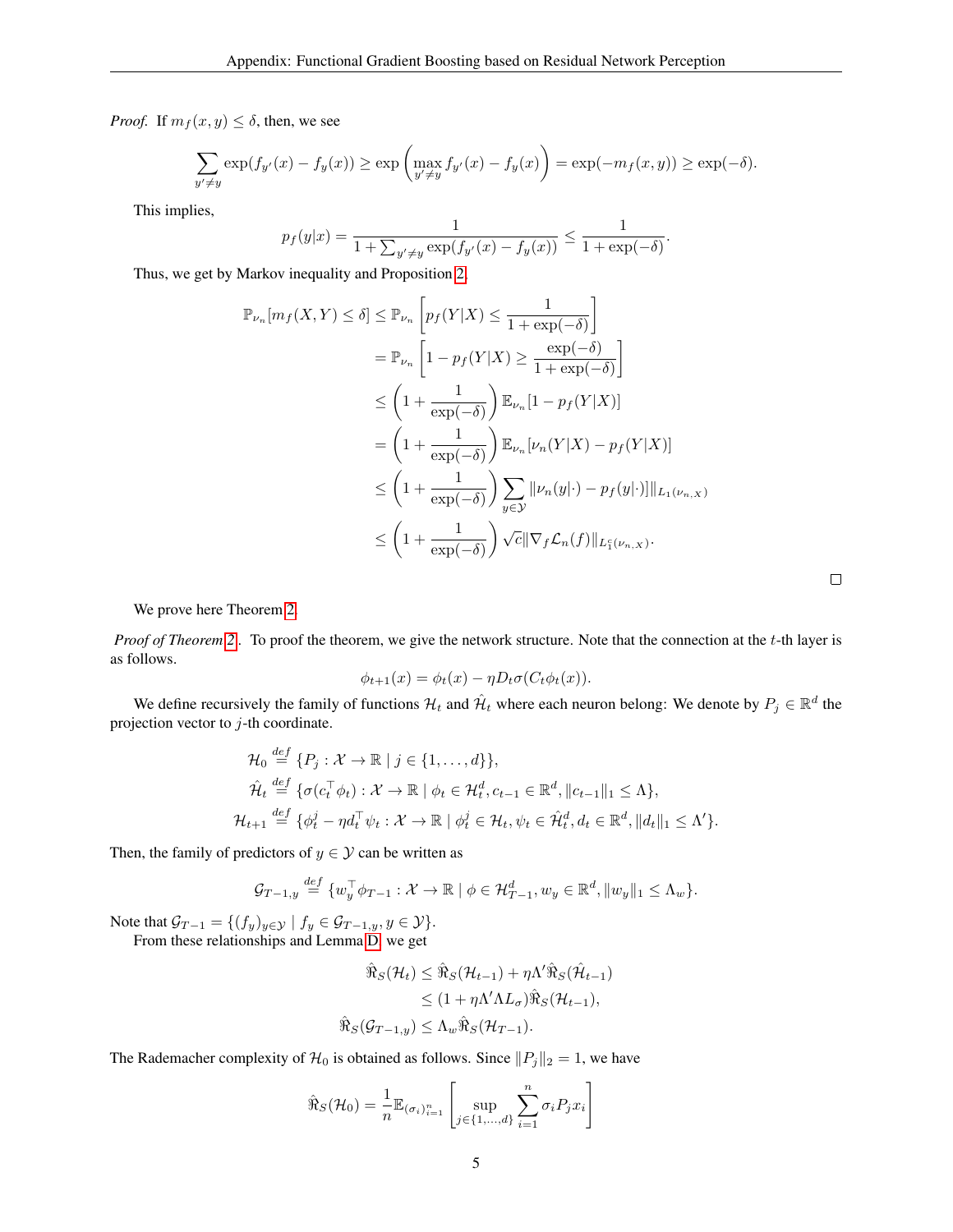$$
\leq \frac{1}{n} \mathbb{E}_{(\sigma_i)_{i=1}^n} \left[ \sup_{j \in \{1, \ldots, d\}} ||P_j||_2 \left\| \sum_{i=1}^n \sigma_i x_i \right\|_2 \right]
$$
  
\n
$$
= \frac{1}{n} \mathbb{E}_{(\sigma_i)_{i=1}^n} \left[ \left\| \sum_{i=1}^n \sigma_i x_i \right\|_2 \right]
$$
  
\n
$$
\leq \frac{1}{n} \left( \mathbb{E}_{(\sigma_i)_{i=1}^n} \left[ \left\| \sum_{i=1}^n \sigma_i x_i \right\|_2^2 \right] \right)^{\frac{1}{2}}
$$
  
\n
$$
= \frac{1}{n} \left( \sum_{i=1}^n ||x_i||_2^2 \right)^{\frac{1}{2}} \leq \frac{\Lambda_{\infty}}{\sqrt{n}},
$$

1

where we used the independence of  $\sigma_i$  when taking the expectation.

We set  $\Pi \mathcal{G}_{T-1} = \{ f_y(\cdot) : \mathcal{X} \to \mid f \in \mathcal{G}_{T-1}, y \in \mathcal{Y} \}$ . Noting that  $\hat{\Re}_S(\Pi \mathcal{G}_{T-1}) \leq \sum_{y \in \mathcal{Y}} \hat{\Re}_S(\mathcal{G}_{T-1,y})$ , we get

$$
\hat{\Re}_S(\Pi \mathcal{G}_{T-1}) \leq c \Lambda_w \Lambda_\infty (1 + \eta \Lambda' L_\sigma)^{T-1} / \sqrt{n}.
$$

Thus, we can finish the proof by applying Proposition [B](#page-3-0) and Lemma [E.](#page-0-2)

### B. 3 Sample-splitting technique

In this subsection, we provide proofs for the convergence analysis of the sample-splitting variant of the method for the expected risk minimization. We first give the statistical error bound on the gap between the empirical and expected functional gradients.

*Proof of Proposition* [3](#page-0-0). For the probability measure  $\nu$ , we denote by  $\phi_{\sharp}\nu$  the push-forward measure  $(\phi, id)_{\sharp}\nu$ , namely,  $(\phi, id)_{\sharp} \nu$  is the measure that the random variable  $(\phi(X), Y)$  follows. We also define  $\phi_{\sharp} \nu_m$  in the same manner. Then, we get

$$
\|T_k \partial_{\phi} \mathcal{R}(\phi, w_0) - T_{k,m} \partial_{\phi} \mathcal{R}_m(\phi, w_0) \|_{L_2^d(\mu)}
$$
\n
$$
= \sqrt{\mathbb{E}_{X' \sim \mu} \|\mathbb{E}_{\nu} [\partial_z l(\phi(X), Y, w_0) k(X, X')] - \mathbb{E}_{\nu_m} [\partial_z l(\phi(X), Y, w_0) k(X, X')] \|_2^2}.
$$
\n
$$
= \sqrt{\sum_{j=1}^d \mathbb{E}_{X' \sim \mu} |(\mathbb{E}_{\nu} [\partial_{z_j} l(\phi(X), Y, w_0) \iota(\phi(X)))] - \mathbb{E}_{\nu_m} [\partial_{z_j} l(\phi(X), Y, w_0) \iota(\phi(X))])^{\top} \iota(\phi(X'))|^2}.
$$
\n
$$
\leq \sqrt{K \sum_{j=1}^d \|\mathbb{E}_{\nu} [\partial_{z_j} l(\phi(X), Y, w_0) \iota(\phi(X)))\| - \mathbb{E}_{\nu_m} [\partial_{z_j} l(\phi(X), Y, w_0) \iota(\phi(X))] \|_2^2}
$$
\n
$$
\leq \sqrt{K \sum_{j=1}^d \sum_{i=1}^D |\mathbb{E}_{\phi_{\sharp} \nu} [\partial_{z_j} l(X, Y, w_0) \iota^i(X))] - \mathbb{E}_{\phi_{\sharp} \nu_m} [\partial_{z_j} l(X, Y, w_0) \iota^i(X)] \|^2}.
$$
\n(8)

To derive an uniform bound on [\(8\)](#page-5-0), we estimate Rademacher complexity of

$$
\mathcal{G}_{ij} \stackrel{def}{=} \{ \partial_{z_j} l(x, y, w_0) \iota^i(x) : \mathcal{X} \times \mathcal{Y} \to \mathbb{R} \mid \iota^i \in \mathcal{F}^i \}.
$$

For  $(x_l, y_l)_{l=1}^m \subset \mathcal{X} \times \mathcal{Y}$ , we set  $h_l(r) = r \partial_{z_j} l(x_l, y_l, w_0)$ . Since,  $|\partial_{z_j} l(x_l, y_l, w_0)| \leq \beta_{\|w_0\|_2}$  by Assumption [3,](#page-0-0)  $h_l$  is  $\beta_{\|w_0\|_2}$ -Lipschitz continuous. Thus, from Lemma [C](#page-0-3) and Lemma [D,](#page-0-1) there exists M such that for all  $i \in \{1, ..., D\}, \ j \in$  $\{1, \ldots, d\},\$ 

$$
\hat{\mathfrak{R}}_m(\mathcal{G}_{ij}) = \mathbb{E}_{\sigma} \left[ \sup_{\iota^i \in \mathcal{F}^i} \sum_{l=1}^m \sigma_l h_l(\iota^i(x_l)) \right]
$$

<span id="page-5-0"></span> $\Box$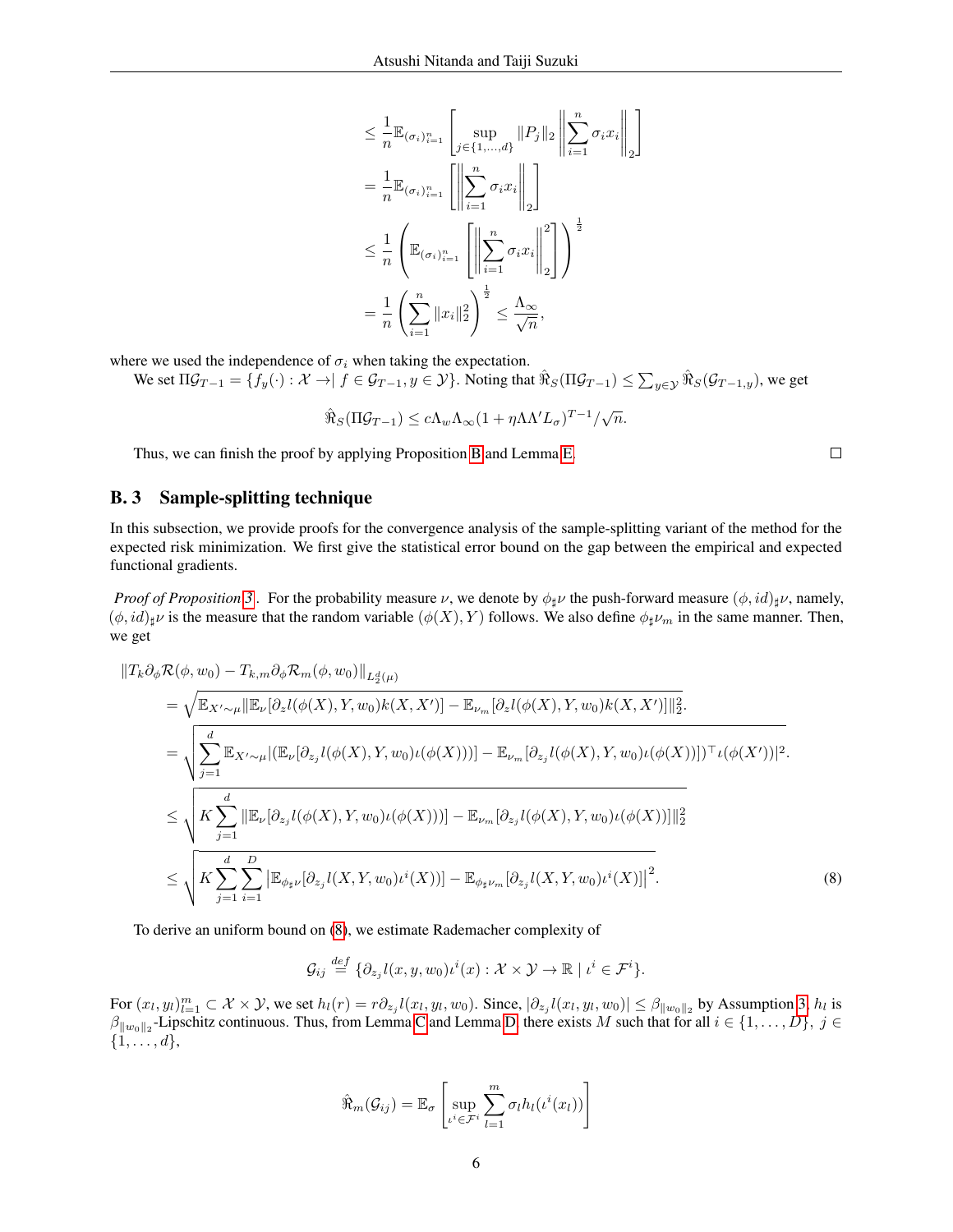$$
\leq \beta_{\|w_0\|_2} \mathbb{E}_{\sigma} \left[ \sup_{\iota^i \in \mathcal{F}^i} \sum_{l=1}^m \sigma_l \iota^i(x_l) \right]
$$
  

$$
\leq \beta_{\|w_0\|_2} \frac{M}{\sqrt{m}}.
$$

<span id="page-6-0"></span>Therefore, by applying Lemma [B](#page-0-4) with  $\delta = \frac{\rho}{dD}$  for  $\forall i, j$  simultaneously, it follows that with probability at least  $1 - \rho$  for  $\forall i, j$ 

$$
\sup_{\iota^i \in \mathcal{F}^i} \left| \mathbb{E}_{\phi_{\sharp}\nu} [\partial_{z_j} l(X, Y, w_0) \iota^i(X)) \right| - \mathbb{E}_{\phi_{\sharp}\nu_m} [\partial_{z_j} l(X, Y, w_0) \iota^i(X)] \right| \le \frac{\beta_{\|w_0\|_2}}{\sqrt{m}} \left( 2M + \sqrt{2K \log \frac{2dD}{\rho}} \right). \tag{9}
$$

Putting [\(9\)](#page-6-0) int [\(8\)](#page-5-0), we get with probability at least  $1 - \rho$ 

$$
\sup_{\iota \in \mathcal{F}} \|T_k \partial_{\phi} \mathcal{R}(\phi, w_0) - T_{k,m} \partial_{\phi} \mathcal{R}_m(\phi, w_0) \|_{L_2^d(\mu)} \leq \beta_{\|w_0\|_2} \sqrt{\frac{KdD}{m}} \left( 2M + \sqrt{2K \log \frac{2dD}{\rho}} \right).
$$

We here prove Theorem [3](#page-0-0) by using statistical guarantees of empirical functional gradients.

*Proof of Theorem* [3](#page-0-0). For notational simplicity, we set  $m \leftarrow \lfloor n/T \rfloor$  and  $\delta \leftarrow \rho/T$ . We first note that

$$
\langle \partial_{\phi} \mathcal{R}(\phi_t, w_0), T_{k_t,m} \partial_{\phi} \mathcal{R}_m(\phi_t, w_0) \rangle_{L_2^d(\nu_X)} = \frac{1}{m} \sum_{j=1}^m \mathbb{E}_{\nu_X} [\partial_{\phi} \mathcal{R}(\phi_t, w_0)(X)^\top \partial_{\phi} \mathcal{R}_m(\phi_t, w_0)(x_j) k_t(X, x_j)]
$$
  

$$
= \frac{1}{m} \sum_{j=1}^m T_{k_t} \partial_{\phi} \mathcal{R}(\phi_t, w_0)(x_j)^\top \partial_{\phi} \mathcal{R}_m(\phi_t, w_0)(x_j)
$$
  

$$
= \langle T_{k_t} \partial_{\phi} \mathcal{R}(\phi_t, w_0), \partial_{\phi} \mathcal{R}_m(\phi_t, w_0) \rangle_{L_2^d(\nu_{m,X})}.
$$

Noting that  $\|\partial_z l(\phi_t(x_j), y_j, w_0)\|_2 \leq \beta_{\|w_0\|_2}$  by Assumption [1,](#page-0-0) and applying Proposition [3](#page-0-0) for all  $t \in \{0, \ldots, T-1\}$ independently, it follows that with probability at least  $1 - T\delta$  (i.e.,  $1 - \rho$ ) for  $\forall t \in \{0, ..., T - 1\}$ 

$$
\begin{split} \left| \langle \partial_{\phi} \mathcal{R}(\phi_t, w_0), T_{k_t, m} \partial_{\phi} \mathcal{R}_m(\phi_t, w_0) \rangle_{L_2^d(\nu_X)} - \langle T_{k_t, m} \partial_{\phi} \mathcal{R}_m(\phi_t, w_0), \partial_{\phi} \mathcal{R}_m(\phi_t, w_0) \rangle_{L_2^d(\nu_{m,X})} \right| \\ \leq & \left\| T_{k_t} \partial_{\phi} \mathcal{R}(\phi_t, w_0) - T_{k_t, m} \partial_{\phi} \mathcal{R}_m(\phi_t, w_0) \right\|_{L_2^d(\nu_{m,X})} \left\| \partial_{\phi} \mathcal{R}_m(\phi_t, w_0) \right\|_{L_2^d(\nu_{m,X})} \\ \leq & \beta_{\|w_0\|_2} \epsilon(m, \delta). \end{split} \tag{10}
$$

We next give the following bound.

<span id="page-6-3"></span><span id="page-6-2"></span><span id="page-6-1"></span>
$$
||T_{k_t}\partial_{\phi}\mathcal{R}_m(\phi_t, w_0)||_{L_2^d(\nu_X)}^2 = \mathbb{E}_{\nu_X} \left\| \frac{1}{m} \sum_{j=1}^m \partial_z l(\phi_t(x_i), y_i, w_0) k_t(x_i, X) \right\|_2^2 \leq \beta_{\|w_0\|_2}^2 K^2.
$$
 (11)

On the other hand, we get by Proposition [1](#page-2-0)

$$
\mathcal{R}(\phi_{t+1}, w_0) \leq \mathcal{R}(\phi_{t+1}, w_0) - \eta \langle \partial_{\phi} \mathcal{R}(\phi_t, w_0), T_{k_t, m} \partial_{\phi} \mathcal{R}_m(\phi_t, w_0) \rangle_{L_2^d(\nu_X)} + \frac{\eta^2 A_{\|w_0\|_2}}{2} \|T_{k_t} \partial_{\phi} \mathcal{R}_m(\phi_t, w_0)\|_{L_2^d(\nu_X)}^2.
$$
\n
$$
(12)
$$

Combining inequalities [\(10\)](#page-6-1), [\(11\)](#page-6-2), and [\(12\)](#page-6-3), we have with probability at least  $1 - T\delta$  for  $t \in \{0, ..., T - 1\}$ ,

$$
\mathcal{R}(\phi_{t+1},w_0) \leq \mathcal{R}(\phi_{t+1},w_0) - \eta \|T_{k_t,m}\partial_{\phi}\mathcal{R}_m(\phi_t,w_0)\|_{k_t}^2 + \eta\beta_{\|w_0\|_2}\epsilon(m,\delta) + \frac{\eta^2\beta_{\|w_0\|_2}^2K^2A_{\|w_0\|_2}}{2}.
$$